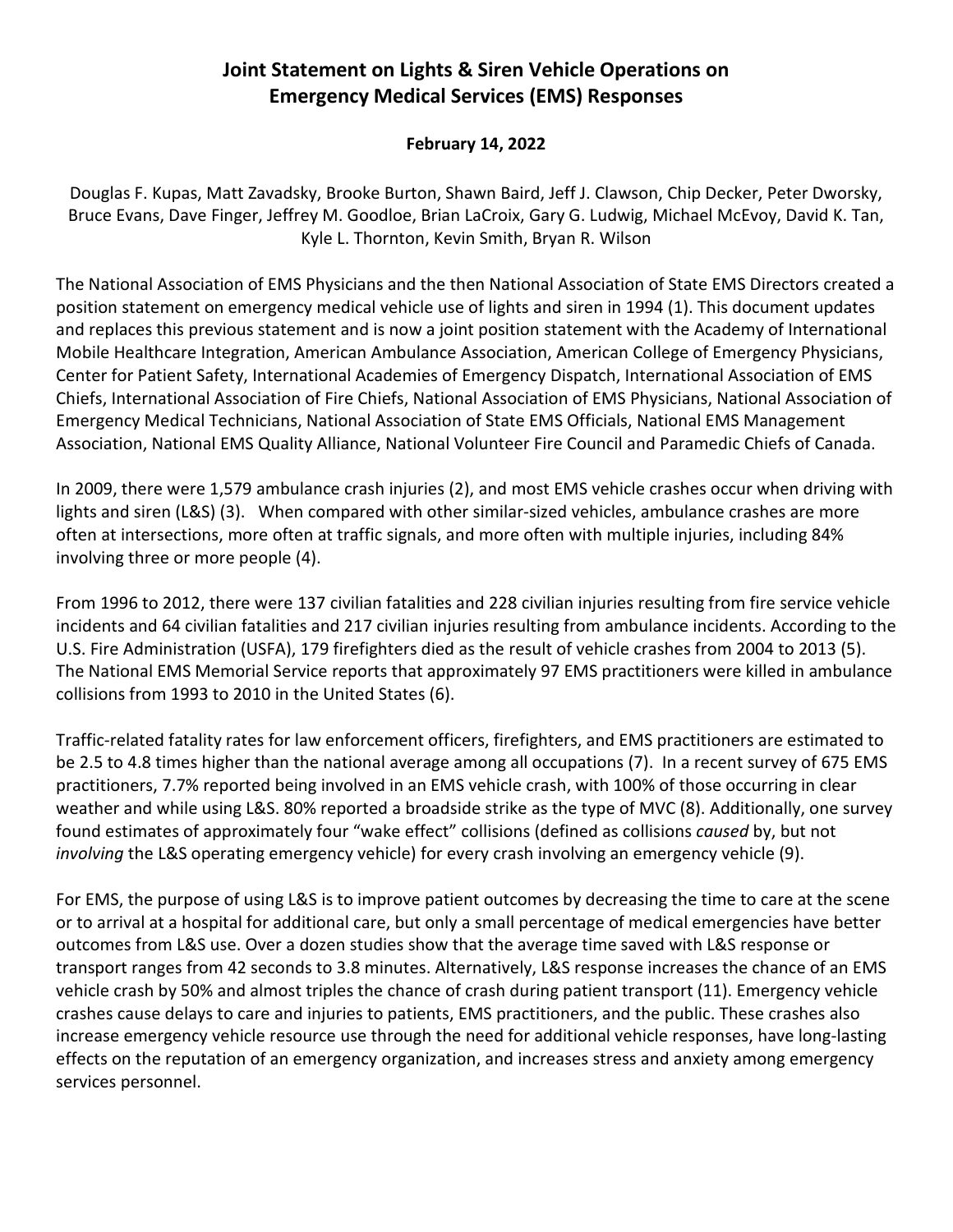Despite these alarming statistics, L&S continue to be used in 74% of EMS responses, and 21.6% of EMS transports, with a wide variation in L&S use among agencies and among census districts in the United States (10).

Although L&S response is currently common to medical calls, few (6.9%) of these result in a potentially lifesaving intervention by emergency practitioners (12). Some agencies have used an evidence-based or quality improvement approach to reduce their use of L&S during responses to medical calls to 20-33%, without any discernable harmful effect on patient outcome. Additionally, many EMS agencies transport very few patients to the hospital with L&S.

Emergency medical dispatch (EMD) protocols have been proven to safely and effectively categorize requests for medical response by types of call and level of medical acuity and urgency. Emergency response agencies have successfully used these EMD categorizations to prioritize the calls that justify a L&S response. Physician medical oversight, formal quality improvement programs, and collaboration with responding emergency services agencies to understand outcomes is essential to effective, safe, consistent, and high-quality EMD.

The sponsoring organizations of this statement believe that the following principles should guide L&S use during emergency vehicle response to medical calls and initiatives to safely decrease the use of L&S when appropriate:

- The primary mission of the EMS system is to provide out-of-hospital health care, saving lives and improving patient outcomes, when possible, while promoting safety and health in communities. In selected time-sensitive medical conditions, the difference in response time with L&S may improve the patient's outcome.
- EMS vehicle operations using L&S pose a significant risk to both EMS practitioners and the public. Therefore, during response to emergencies or transport of patients by EMS, L&S should only be used for situations where the time saved by L&S operations is anticipated to be clinically important to a patient's outcome. They should not be used when returning to station or posting on stand-by assignments.
- Communication centers should use EMD programs developed, maintained, and approved by national standard-setting organizations with structured call triage and call categorization to identify subsets of calls based upon response resources needed and medical urgency of the call. Active physician medical oversight is critical in developing response configurations and modes for these EMD protocols. These programs should be closely monitored by a formal quality assurance (QA) program for accurate use and response outcomes, with such QA programs being in collaboration with the EMS agency physician medical director.
- Responding emergency agencies should use response based EMD categories and other local policies to further identify and operationalize the situations where L&S response or transport are clinically justified. Response agencies should use these dispatch categories to prioritize expected L&S response modes. The EMS agency physician medical director and QA programs must be engaged in developing these agency operational policies/guidelines.
- Emergency response agency leaderships, including physician medical oversight and QA personnel should monitor the rates of use, appropriateness, EMD protocol compliance, and medical outcomes related to L&S use during response and patient transport.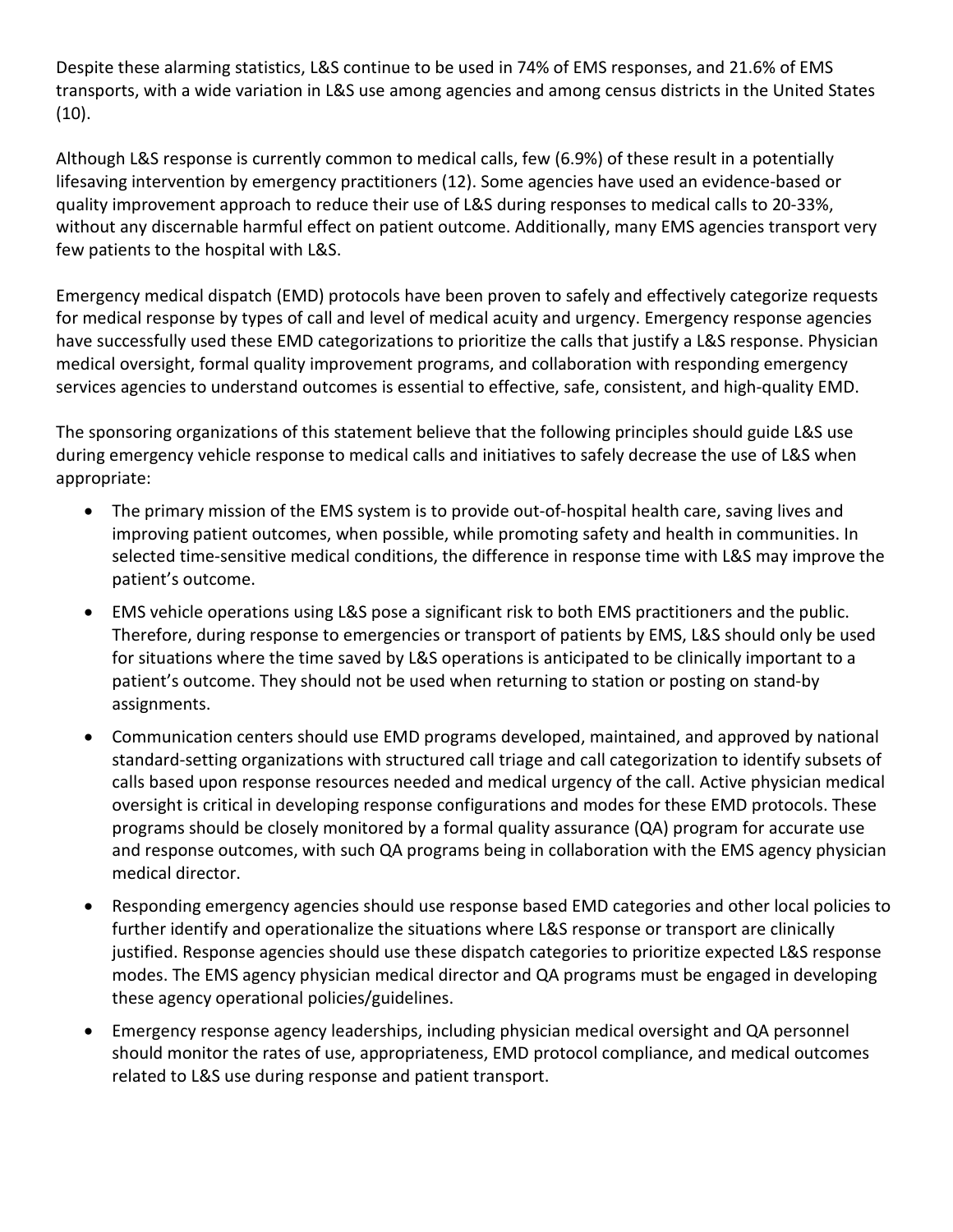- Emergency response assignments based upon approved protocols should be developed at the local/department/agency level. A thorough community risk assessment, including risk reduction analysis, should be conducted, and used in conjunction with local physician medical oversight to develop and establish safe response policies.
- All emergency vehicle operators should successfully complete a robust initial emergency vehicle driver training program, and all operators should have required regular continuing education on emergency vehicle driving and appropriate L&S use.
- Municipal government leaders should be aware of the increased risk of crashes associated with L&S response to the public, emergency responders, and patients. Service agreements with emergency medical response agencies can mitigate this risk by using tiered response time expectations based upon EMD categorization of calls. Quality care metrics, rather than time metrics, should drive these contract agreements.
- Emergency vehicle crashes and near misses should trigger clinical and operational QA reviews. States and provinces should monitor and report on emergency medical vehicle crashes for better understanding of the use and risks of these warning devices.
- EMS and fire agency leaders should work to understand public perceptions and expectations regarding L&S use. These leaders should work toward improving public education about the risks of L&S use to create safer expectations of the public and government officials.

In most settings, L&S response or transport saves less than a few minutes during an emergency medical response, and there are few time-sensitive medical emergencies where an immediate intervention or treatment in those minutes is lifesaving. These time-sensitive emergencies can usually be identified through utilization of high-quality dispatcher call prioritization using approved EMD protocols. For many medical calls, a prompt response by EMS practitioners without L&S provides high-quality patient care without the risk of L&S-related crashes. EMS care is part of the much broader spectrum of acute health care, and efficiencies in the emergency department, operative, and hospital phases of care can compensate for any minutes lost with non-L&S response or transport.

## **Sponsoring Organizations and Representatives:**

Academy of International Mobile Healthcare Integration American Ambulance Association American College of Emergency Physicians Center for Patient Safety International Academies of Emergency Dispatch International Association of EMS Chiefs International Association of Fire Chiefs National Association of EMS Physicians National Association of Emergency Medical Technicians National Association of State EMS Officials National EMS Management Association National EMS Quality Alliance National Volunteer Fire Council Paramedic Chiefs of Canada



Paramedic Chiefs<br>of Canada Chefs Paramédics